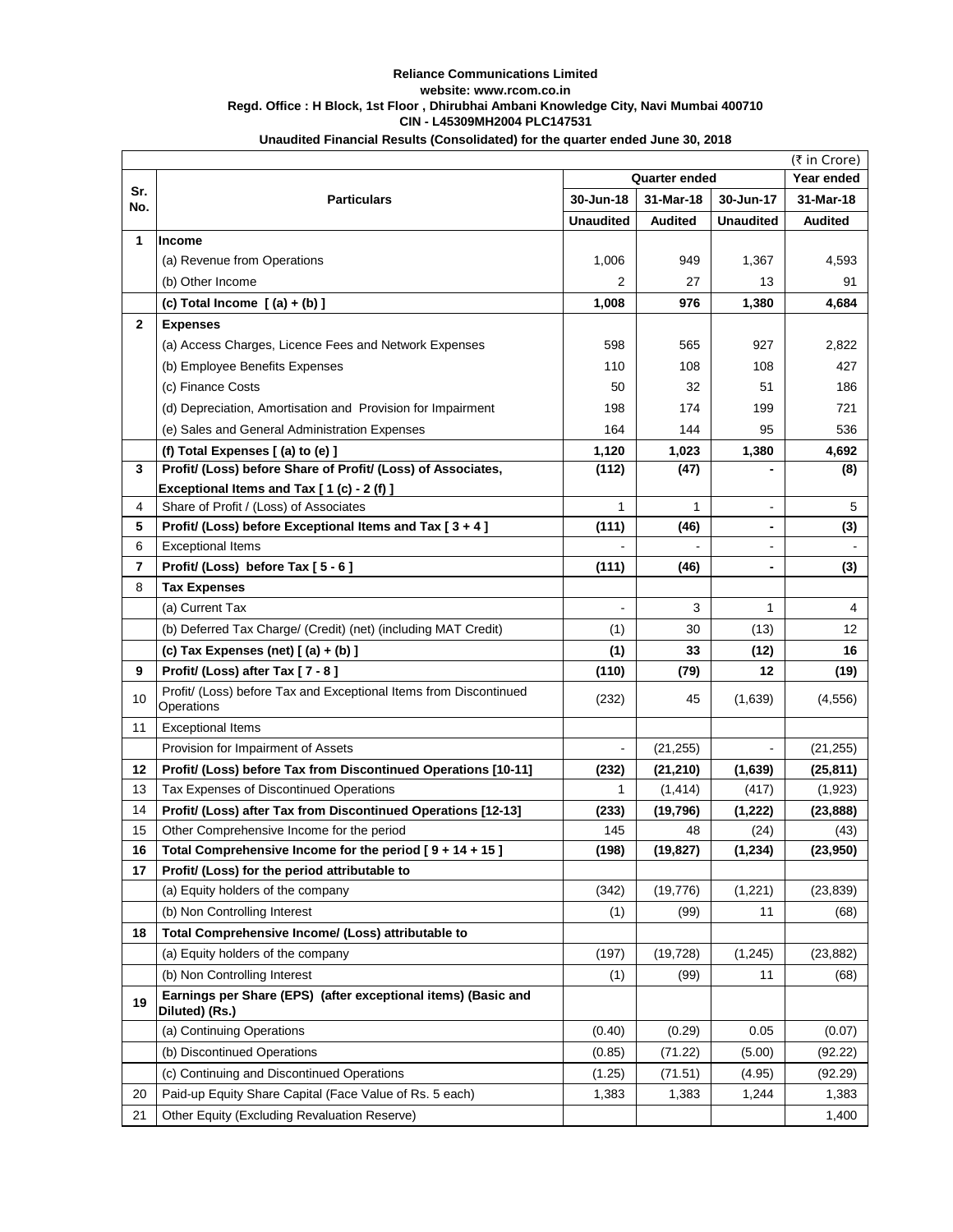|                | (₹ in Crore)<br>Segment wise Revenue, Results, Segment Assets and Segment Liabilities |                              |                |                              |                |  |  |  |
|----------------|---------------------------------------------------------------------------------------|------------------------------|----------------|------------------------------|----------------|--|--|--|
| Sr.            | <b>Particulars</b>                                                                    | <b>Quarter ended</b>         | Year ended     |                              |                |  |  |  |
| No.            |                                                                                       | 30-Jun-18                    | 31-Mar-18      | 30-Jun-17                    | 31-Mar-18      |  |  |  |
|                |                                                                                       | <b>Unaudited</b>             | <b>Audited</b> | <b>Unaudited</b>             | <b>Audited</b> |  |  |  |
| 1              | <b>Segment Revenue</b>                                                                |                              |                |                              |                |  |  |  |
|                | (a) India Operation                                                                   | 482                          | 456            | 837                          | 2,534          |  |  |  |
|                | (b) Global Operation                                                                  | 630                          | 703            | 840                          | 2,933          |  |  |  |
|                | (c) Total $[ (a) + (b) ]$                                                             | 1,112                        | 1,159          | 1,677                        | 5,467          |  |  |  |
|                | (d) Less: Inter segment revenue                                                       | (104)                        | (183)          | (297)                        | (783)          |  |  |  |
|                | (e) Income from Operations [(c) - (d) ]                                               | 1,008                        | 976            | 1,380                        | 4,684          |  |  |  |
| $\overline{2}$ | <b>Segment Results</b>                                                                |                              |                |                              |                |  |  |  |
|                | Profit / (Loss) before Tax and Finance Cost from each segment                         |                              |                |                              |                |  |  |  |
|                | (a) India Operation                                                                   | (37)                         | (22)           | 117                          | 220            |  |  |  |
|                | (b) Global Operation                                                                  | (25)                         | 7              | (66)                         | (42)           |  |  |  |
|                | (c) Total $[ (a) + (b) ]$                                                             | (62)                         | (15)           | 51                           | 178            |  |  |  |
|                | (d) Less: Finance Costs (net)                                                         | 50                           | 32             | 51                           | 186            |  |  |  |
|                | (e) Less: Exceptional Items                                                           | $\qquad \qquad \blacksquare$ | $\blacksquare$ | $\qquad \qquad \blacksquare$ |                |  |  |  |
|                | Total Profit before Tax and share in Profit / (Loss) of Associate                     | (112)                        | (47)           |                              | (8)            |  |  |  |
|                | Total Profit/ (Loss) before Tax from Discontinued Operations                          | (232)                        | (21, 210)      | (1,639)                      | (25, 811)      |  |  |  |
| 3              | <b>Segment Assets</b>                                                                 |                              |                |                              |                |  |  |  |
|                | (a) India Operation                                                                   | 62,174                       | 60,827         | 82,253                       | 60,827         |  |  |  |
|                |                                                                                       |                              |                |                              |                |  |  |  |
|                | (b) Global Operation                                                                  | 12,027                       | 11,645         | 11,938                       | 11,645         |  |  |  |
|                | (c) Others/ Unallocable (net of Eliminations)                                         | 2,059                        | 2,106          | 3,465                        | 2,106          |  |  |  |
|                | (d) Total $[$ (a) to $(c)$ $]$                                                        | 76,260                       | 74,578         | 97,656                       | 74,578         |  |  |  |
| 4              | <b>Segment Liabilities</b>                                                            |                              |                |                              |                |  |  |  |
|                | a) India Operation                                                                    | 18,494                       | 17,734         | 15,328                       | 17,734         |  |  |  |
|                | b) Global Operation                                                                   | 6,410                        | 6,291          | 6,411                        | 6,291          |  |  |  |
|                | c) Others/ Unallocable (net of Eliminations)                                          | 37                           | 203            | 2,455                        | 203            |  |  |  |
|                | (d) Total $[$ (a) to $(c)$ $]$                                                        | 24,941                       | 24,228         | 24,194                       | 24,228         |  |  |  |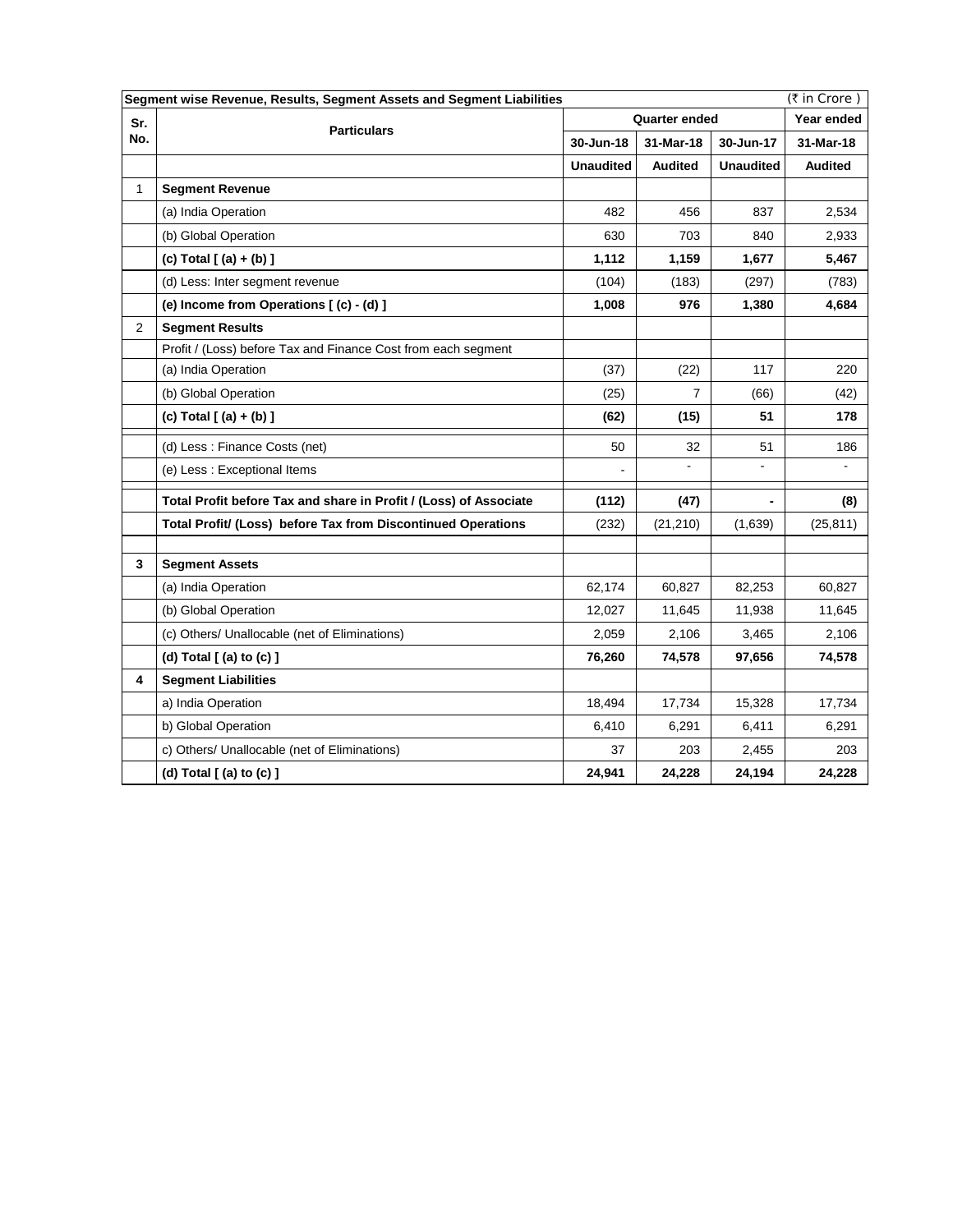## **Notes**

- 1. Figures of the previous period have been regrouped and reclassified, wherever required.
- 2. The listed Redeemable Non Convertible Debentures (NCDs) of the Company aggregating to  $\bar{\tau}$  3,750 crore as on June 30, 2018 are secured by way of first pari passu charge on the whole of the movable properties, plant and equipment and Capital Work in Progress, both present and future, including all insurance contracts relating thereto of the Borrower Group; comprising of the Company and its subsidiary companies namely; Reliance Telecom Limited (RTL), Reliance Infratel Limited (RITL) and Reliance Communications Infrastructure Limited (RCIL). Out of the above, in case of NCDs of  $\bar{\tau}$  750 crore, the Company has also assigned Telecom Licenses, by execution of Tripartite Agreements with Department of Telecommunications (DoT).The asset cover in case of these NCDs exceeds 100% of the principal amount of the said NCDs.
- 3. Pursuant to strategic transformation programme, as a part of Monetization and Resolution Plan of the Company under consideration, inter alia of the Lenders, the Company and its subsidiary companies; Reliance Telecom Limited (RTL) and Reliance Infratel Limited (RITL), with the permission of and on the basis of suggestions of the Lenders, had for monetization of some specified Assets, entered into definitive binding agreements with Reliance Jio Infocomm Limited (RJio) on December 28, 2017 for sale of Wireless Spectrum, Towers, Fiber and Media Convergence Nodes (MCNs). Further, the Company has also entered into a definitive binding agreement with Pantel Technologies Private Limited and Veecon Media and Television Limited for sale of its subsidiary company having DTH Business. The Company and its said subsidiaries expect to close these transactions in a phased manner. In the meanwhile, Hon'ble National Company Law Tribunal (NCLT), Mumbai had, overruling the objections of the Company as also its lenders represented by State Bank of India, the lead member, vide its order dated May 15, 2018 admitted applications filed by an operational creditor for its claims against the Company and its subsidiaries; RTL and RITL and thereby admitted the companies to debt resolution process under the Insolvency and Bankruptcy Code, 2016 (IBC). As a consequence, Interim Resolution Professionals (IRPs) were appointed vide NCLT orders dated May 18, 2018. The Company along with the support of the lenders filed an appeal with Hon'ble National Company Law Appellate Tribunal (NCLAT) challenging the said order of the NCLT and the Hon'ble NCLAT, vide its order dated May 30, 2018, has stayed the order passed by NCLT. Consequently, the Board of Directors of the respective companies stood reinstated. Further, the petition filed by the minority shareholders holding 4.26% stake in RITL, before the NCLT under Section 230 of the Companies Act, 2013 (Section 397-398 of the Companies Act, 1956), stood dismissed as withdrawn vide NCLT order dated July 3, 2018. Consequently, the interim stay granted by NCLT on the implementation of the resolution approving the sale of the assets of RITL no more survives. The Company is confident that a suitable debt resolution plan would be formulated along with its lenders as per the strategic transformation programme. Considering these developments, the financial results continue to be prepared on going concern basis. This matter has been referred to by the Auditors in their Limited Review Report.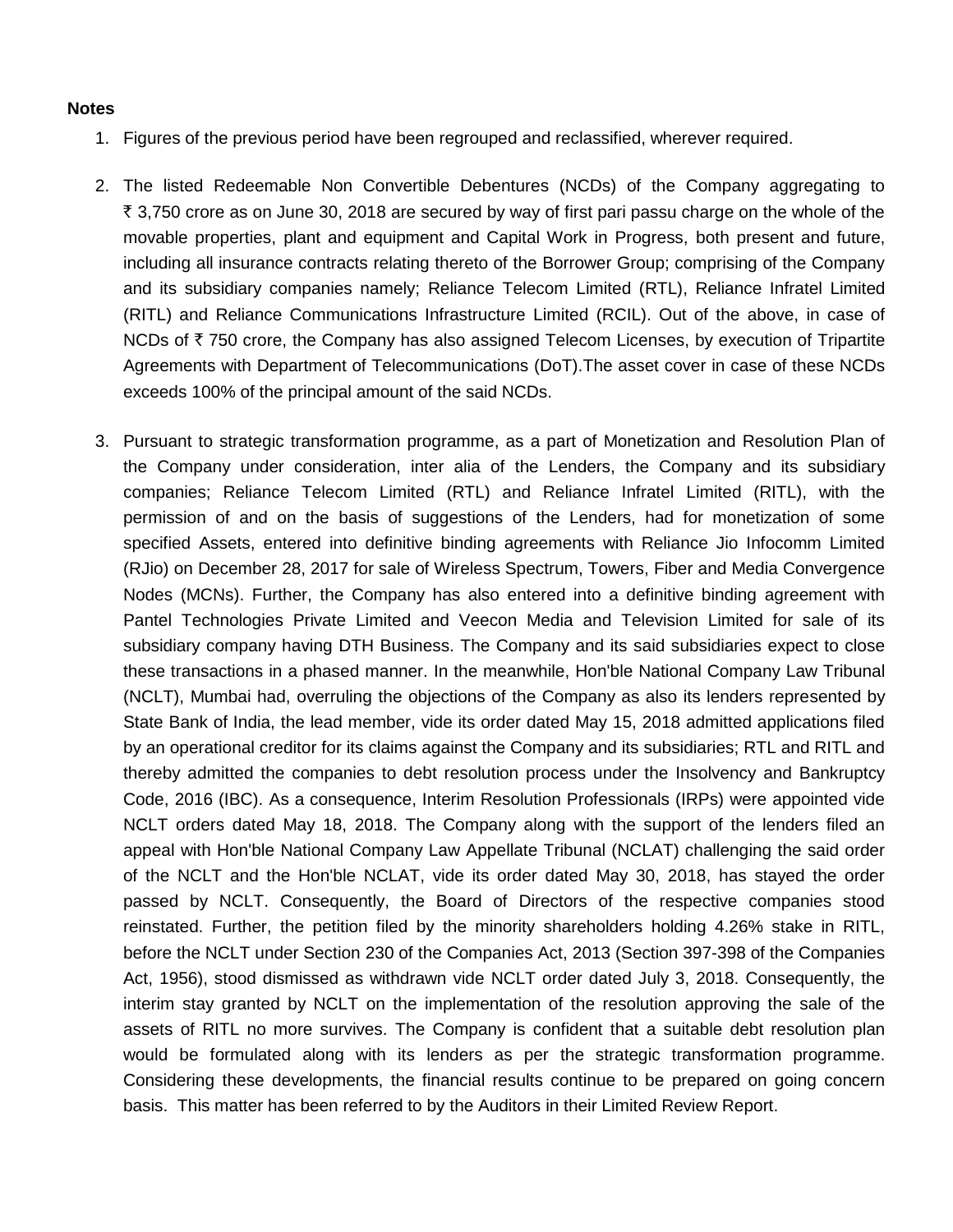4. The assets pertaining to discontinued operations referred to in Note 3 above, along with liabilities have been classified as assets held for sale and disclosed separately as discontinued operations in line with Ind AS 105 "Non-current Assets Held for Sale and Discontinued Operations". Assets held for sale are recorded at lower of carrying amount and fair value less cost to sell as per Ind AS 105.

|                           |                            | Year ended     |                  |                |  |
|---------------------------|----------------------------|----------------|------------------|----------------|--|
| <b>Particulars</b>        | 31-Mar-2018<br>30-Jun-2018 |                | 30-Jun-2017      | 31-Mar-2018    |  |
|                           | <b>Unaudited</b>           | <b>Audited</b> | <b>Unaudited</b> | <b>Audited</b> |  |
| Total Income              | 520                        | 183            | 2,211            | 4,799          |  |
| Profit/ (Loss) before tax | (232)                      | (21, 210)      | (1,639)          | (25, 811)      |  |
| Profit/ (Loss) after tax  | (233)                      | (19,796)       | (1,222)          | (23,888)       |  |

 $(\bar{\tau}$  in crore)

The financial result of discontinued operations is as under:

- 5. Considering all factors including admitting the companies to debt resolution process and request of the Company for waiver of interest and for determining the foreign currency loans at the exchange rate prevailing on the date of entering into binding agreements for the sale of assets, the Company and its subsidiary companies, with a view to reflecting fairly the position for the purpose of presentation in respect of the Company's obligation for interest and the principal rupee amount in respect of foreign currency denominated loans without implying in any way that the terms of lending by the banks and other lenders are altered, has not provided interest of  $\bar{\tau}$  1,039 crore and foreign exchange losses including amortization of Foreign Currency Monetary Items Translation Difference Account aggregating to  $\overline{\zeta}$  747 crore during the quarter under review. Had the Company provided Interest and foreign exchange losses, the Loss would have been higher by  $\bar{\tau}$  1,786 crore for the quarter ended June 30, 2018. The Auditors had drawn qualification in their audit report for the financial year ended March 31, 2018 for non provision of interest. Further, the auditors have drawn qualification for non provision of interest and foreign exchange variations in their Limited Review Report for the quarter ended June 30, 2018. However, impact is likely to be nil if requests of the Company are accepted by the lenders.
- 6. The Company is operating with India Operations, Global Operations and Others/ Unallocated segments. Accordingly, segment-wise information has been given. This is in line with the requirement of Ind AS 108 "Operating Segments".
- 7. The Company has opted to publish consolidated financial results for the year 2018 19. Standalone financial results, for the quarter ended June 30, 2018 can be viewed on the website of the Company,